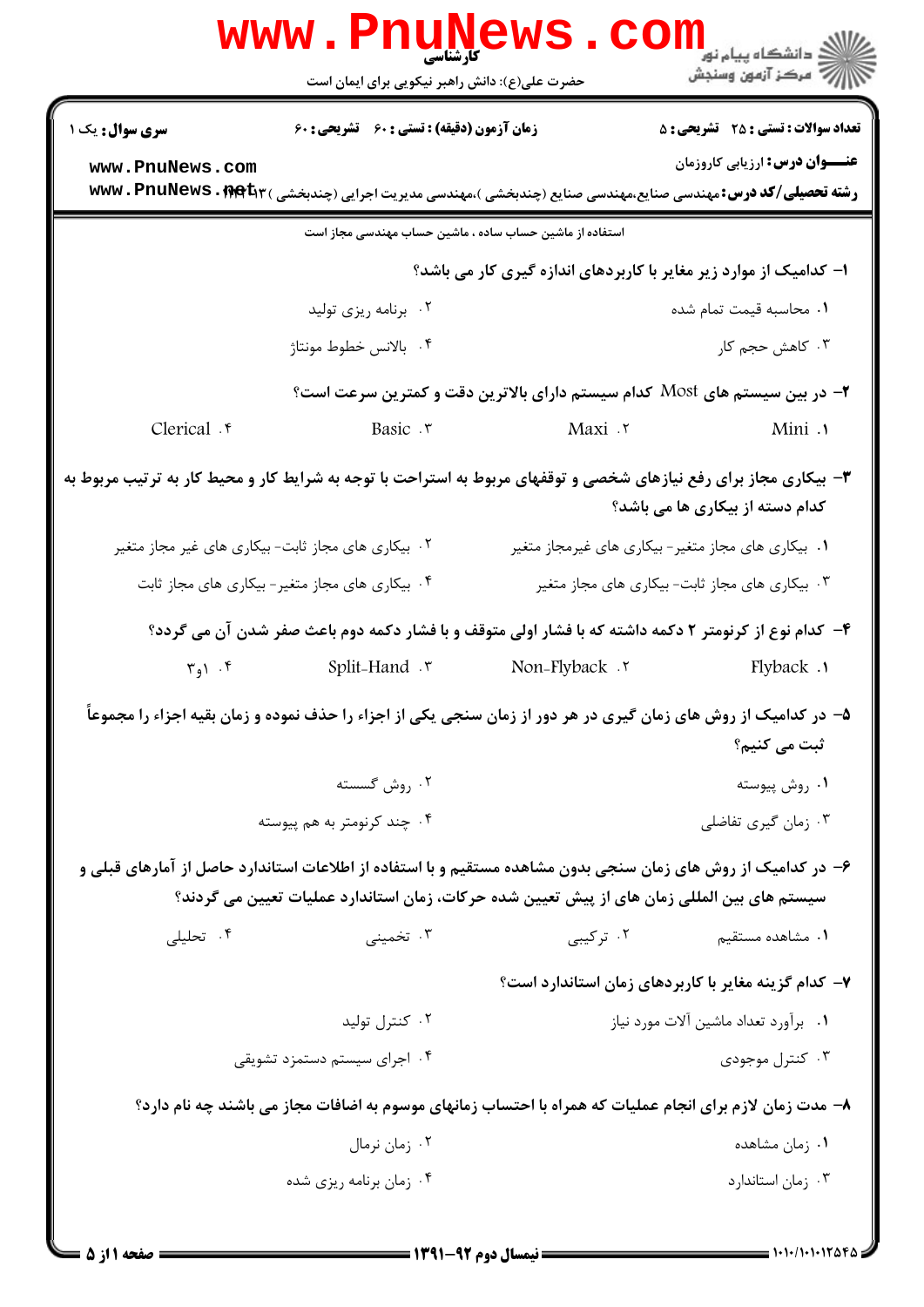|                                                                                                                                                     | <b>www.PnuNe</b><br><b>کارشناسی</b><br>حضرت علی(ع): دانش راهبر نیکویی برای ایمان است |                                                                       | <sup>ال</sup> ڪ دانشگاه پيام نور <sup>د</sup> ا<br>ا∛ مرکز آزمون وسنجش                                                                                                                                                  |  |  |  |  |
|-----------------------------------------------------------------------------------------------------------------------------------------------------|--------------------------------------------------------------------------------------|-----------------------------------------------------------------------|-------------------------------------------------------------------------------------------------------------------------------------------------------------------------------------------------------------------------|--|--|--|--|
| <b>سری سوال : ۱ یک</b><br>www.PnuNews.com                                                                                                           | <b>زمان آزمون (دقیقه) : تستی : 60 ٪ تشریحی : 60</b>                                  |                                                                       | <b>تعداد سوالات : تستی : 25 ۔ تشریحی : 5</b><br><b>عنـــوان درس:</b> ارزیابی کاروزمان<br><b>رشته تحصیلی/کد درس:</b> مهندسی صنایع،مهندسی صنایع (چندبخشی )،مهندسی مدیریت اجرایی (چندبخشی ) <b>www . PnuNews . firet</b> r |  |  |  |  |
|                                                                                                                                                     |                                                                                      |                                                                       | ۹– مدت زمان انجام کار توسط کارگر انتخاب شده برای زمان سنجی بدون در نظر گرفتن سرعت کار را چه می نامند؟                                                                                                                   |  |  |  |  |
| ۰۴ زمان سیکل                                                                                                                                        | ۰۳ زمان استاندارد                                                                    | ۰۲ زمان نرمال                                                         | ۰۱ زمان مشاهده                                                                                                                                                                                                          |  |  |  |  |
|                                                                                                                                                     |                                                                                      |                                                                       | <b>۱۰</b> - کدامیک از گزینه های زیر معیار انتخاب کار برای مطالعه و تجزیه و تحلیل نیست؟                                                                                                                                  |  |  |  |  |
| ۰۴ ملاحظات مالی                                                                                                                                     | ٠٣ ملاحظات اقتصادى                                                                   | ۰۲ ملاحظات انسانی                                                     | ۰۱ ملاحظات فنی                                                                                                                                                                                                          |  |  |  |  |
|                                                                                                                                                     |                                                                                      |                                                                       | 11- در تعریف عناصر کاری خرد (threbligs) ، برای نمایش تأخیر خارج از کنترل عمل کننده از چه علامتی استفاده می شود؟                                                                                                         |  |  |  |  |
| $AD .$ *                                                                                                                                            | $UD \cdot \tilde{v}$                                                                 | $U \cdot Y$ $UL \cdot Y$                                              |                                                                                                                                                                                                                         |  |  |  |  |
|                                                                                                                                                     |                                                                                      |                                                                       | ۱۲– جهت نشان دادن لزوم وجود یا عدم وجود ارتباط بین فعالیت های مختلف، از کدام گزینه استفاده می شود؟                                                                                                                      |  |  |  |  |
|                                                                                                                                                     | ۰۲ جدول از- به<br>٠١ نمودار رابطه فعاليت ها                                          |                                                                       |                                                                                                                                                                                                                         |  |  |  |  |
|                                                                                                                                                     | ۰۴ گزینه ۱و۲                                                                         | ۰۳ دیاگرام جریان                                                      |                                                                                                                                                                                                                         |  |  |  |  |
| ۱۳- درصورتیکه زمان کار متصدی با هر ماشین ۳ دقیقه و زمان عملیات ماشین ۱۲دقیقه باشد، در شرایط سرویس همزمان چند<br>ماشین باید به یک متصدی اختصاص یابد؟ |                                                                                      |                                                                       |                                                                                                                                                                                                                         |  |  |  |  |
| $\gamma$ . $\gamma$                                                                                                                                 | $\mathbf{r}$ . $\mathbf{r}$                                                          | $\Delta$ . T                                                          | $\uparrow$ .                                                                                                                                                                                                            |  |  |  |  |
|                                                                                                                                                     |                                                                                      |                                                                       | ۱۴– اعداد پایین قطر اصلی نمودار از – به نشان دهنده چیست؟                                                                                                                                                                |  |  |  |  |
| ۰۴ واحدهای همجوار                                                                                                                                   | ۰۳ برگشت به عقب                                                                      | ۰۲ حرکت رو به جلو                                                     | ٠١ محصولات معيوب                                                                                                                                                                                                        |  |  |  |  |
| ۱۵– کدام تکنیک وضعیت زمان کار و بیکاری ماشین ها و کارگرها و همچنین زمانی که کارگر در حال جابجا شدن بین ماشین ها<br>است را نشان می دهد؟              |                                                                                      |                                                                       |                                                                                                                                                                                                                         |  |  |  |  |
| ۰۴ نمودار مونتاژ                                                                                                                                    | ۰۳ جدول فرأيند عمليات                                                                | ٠٢ جدول انسان-ماشين                                                   | ٠١ جدول فعاليت ها                                                                                                                                                                                                       |  |  |  |  |
|                                                                                                                                                     |                                                                                      |                                                                       | ۱۶- با استفاده از کدام تکنیک می توان شلوغی تصادفی تولیدی را بررسی کرد؟                                                                                                                                                  |  |  |  |  |
| ۰۴ جدول فعاليت ها                                                                                                                                   | ۰۳ نقشه جريان                                                                        | ٠٢ جدول فرآيند عمليات                                                 | ۰۱ نمودار مونتاژ                                                                                                                                                                                                        |  |  |  |  |
|                                                                                                                                                     |                                                                                      | مونتاژ چندین عملیات و بازرسی روی آنها انجام شده است نشان داده می شود؟ | ۱۷– در کدامیک از تکنیک های ثبت فرآیند، تفاوت بین قطعاتی که مستقیماً وارد خط مونتاژ می شوند و قطعاتی که قبل از                                                                                                           |  |  |  |  |
|                                                                                                                                                     | ۰۲ نمودار تقدم و تأخر                                                                |                                                                       | ۰۱ نمودار مونتاژ                                                                                                                                                                                                        |  |  |  |  |
|                                                                                                                                                     | ۰۴ گزینه ۱و ۳                                                                        |                                                                       | ۰۳ نمودار فرآیند عملیات                                                                                                                                                                                                 |  |  |  |  |
|                                                                                                                                                     |                                                                                      |                                                                       |                                                                                                                                                                                                                         |  |  |  |  |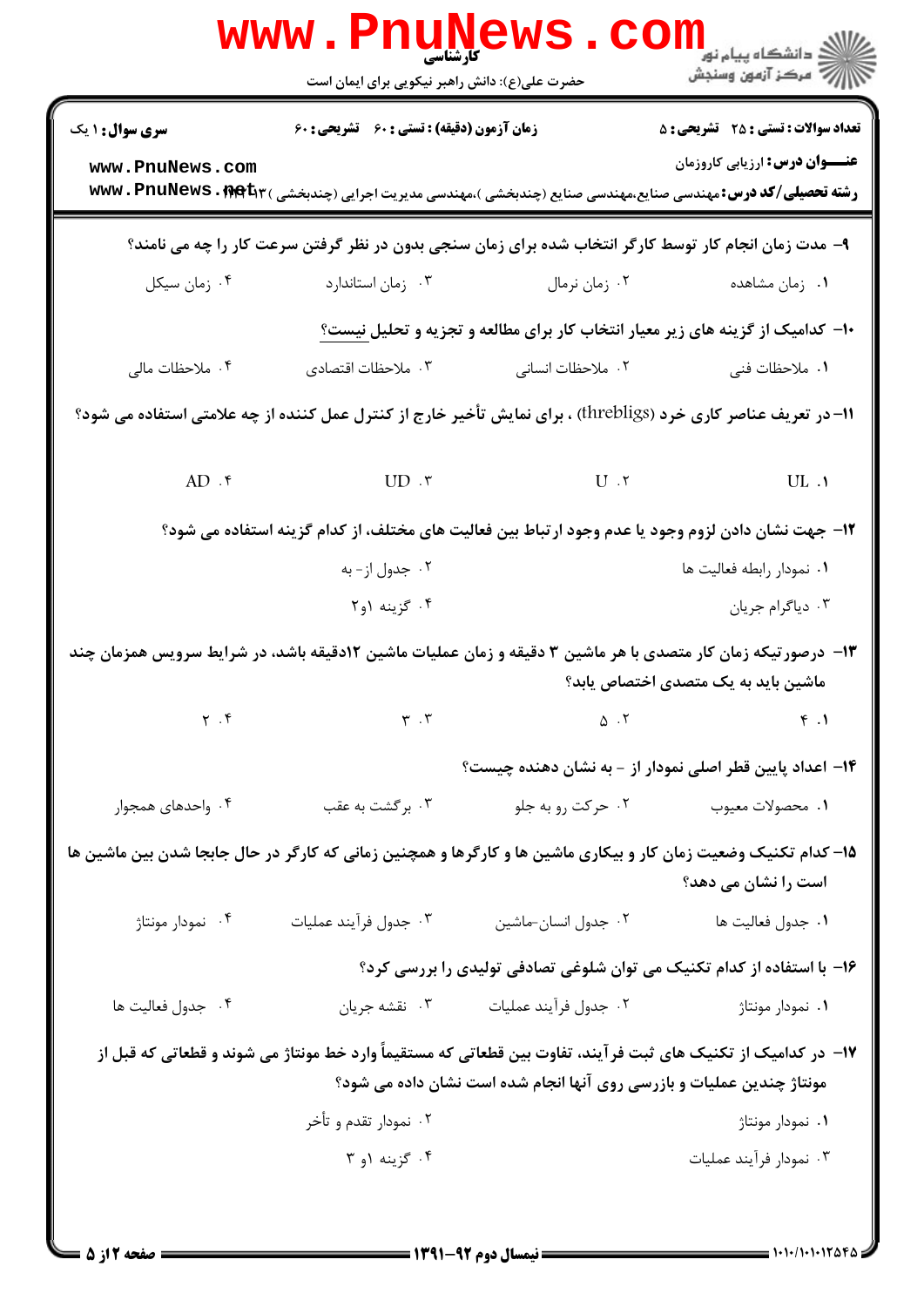|                        | <b>www.PnuNews</b><br><b>کا، شناسی</b><br>حضرت علی(ع): دانش راهبر نیکویی برای ایمان است | ر دانشڪاه پيام نور <mark>−</mark><br>ا∛ مرکز آزمون وسنڊش                                                                                                                |
|------------------------|-----------------------------------------------------------------------------------------|-------------------------------------------------------------------------------------------------------------------------------------------------------------------------|
| <b>سری سوال : ۱ یک</b> | زمان آزمون (دقیقه) : تستی : 60 ٪ تشریحی : 60                                            | <b>تعداد سوالات : تستی : 25 - تشریحی : 5</b>                                                                                                                            |
| www.PnuNews.com        |                                                                                         | <b>عنـــوان درس:</b> ارزیابی کاروزمان<br><b>رشته تحصیلی/کد درس:</b> مهندسی صنایع،مهندسی صنایع (چندبخشی )،مهندسی مدیریت اجرایی (چندبخشی ) <b>www . PnuNews . firet</b> r |
|                        |                                                                                         | 18– كدام گزينه تعريف زمان سيكل مي باشد؟                                                                                                                                 |
|                        | ۰۲ زمانی که هر عملیات در ایستگاه خود دارد                                               | ٠١ زمانى كه قطعه در خط توليد مى ماند                                                                                                                                    |
|                        | ۰۴ زمان بین دو محصول خروجی متوالی از خط تولید                                           | ۰۳ کل زمان کاری در دسترس به زمان تولید قطعه                                                                                                                             |
|                        |                                                                                         | ۱۹– کدام تکنیک روابط فنی فعالیت های مونتاژ و یا ساخت و مونتاژ را با توجه به پیشنیازهای آن نشان میدهد؟                                                                   |
|                        | ۰۲ نمودار تقدم و تأخر                                                                   | ۰۱ نمودار مونتاژ                                                                                                                                                        |
|                        | ۰۴ جدول فرآيند عمليات                                                                   | ۰۳ نمودار رابطه فعاليت ها                                                                                                                                               |
|                        |                                                                                         | +۲- کدام نمودار است که تمام مراحل ساخت یک قطعه همراه با بازرسی انجام شده در مراحل مختلف در آن ثبت می شود بجز<br>حمل و نقل، انبار و تأخيرها؟                             |
|                        | ۰۲ جدول فرآیند عملیات                                                                   | ۰۱ برگه عملیاتی                                                                                                                                                         |
|                        | ۰۴ لیست مواد                                                                            | ۰۳ نمودار دمونتاژ                                                                                                                                                       |
|                        |                                                                                         | <b>۲۱</b> – کدامیک ازقطعات و اجزاء زیردر زیر مجموعه قطعات خریدنی قرار ندارد؟                                                                                            |
|                        |                                                                                         | ۰۱ اجزاء استاندارد                                                                                                                                                      |
|                        |                                                                                         | ۲. اجزائی که جزء محصولات مشخص و معلوم تولیدکنندگان دیگر قرار دارند                                                                                                      |
|                        |                                                                                         | ۰۳ قطعات اصلی محصول                                                                                                                                                     |
|                        |                                                                                         | ۰۴ قطعاتی که از لحاظ فنی و اقتصادی غیر ممکن است                                                                                                                         |
|                        |                                                                                         | ۲۲- برای شناسایی مواد مصرفی در یک مرکز تولیدی از کدام تکنیک زیر استفاده می شود؟                                                                                         |
|                        | ۰۲ نمودار دمونتاژ                                                                       | ۰۱ لیست مواد اولیه                                                                                                                                                      |
|                        | ۰۴ جدول فرآيند عمليات                                                                   | ۰۳ شبکه تقدم و تأخر                                                                                                                                                     |
|                        |                                                                                         | ۲۳- کدام گزینه مراحل مطالعه روش را صحیح نمایش می دهد؟                                                                                                                   |
|                        | ۰۲ انتخاب، ثبت، بررسی، طرح و تدوین                                                      | ٠١ انتخاب، بررسي، طرح، ابقاء                                                                                                                                            |
|                        | ۰۴ ثبت، انتخاب، طرح، تعريف                                                              | ٠٣ طرح، ثبت، اعمال، ابقاء                                                                                                                                               |
|                        |                                                                                         | ۲۴- ثبت سیستماتیک و بررسی دقیق و منتقدانه روش فعلی انجام کار به منظور طرح و به کار بردن روش های ساده ترو مؤثرتر<br><b>تعریفی است از:</b>                                |
| ۰۴ کارسنجی             | ۰۳ مطالعه کار                                                                           | ۰۲ زمان سنجي<br>٠١ مطالعه روش                                                                                                                                           |
|                        |                                                                                         |                                                                                                                                                                         |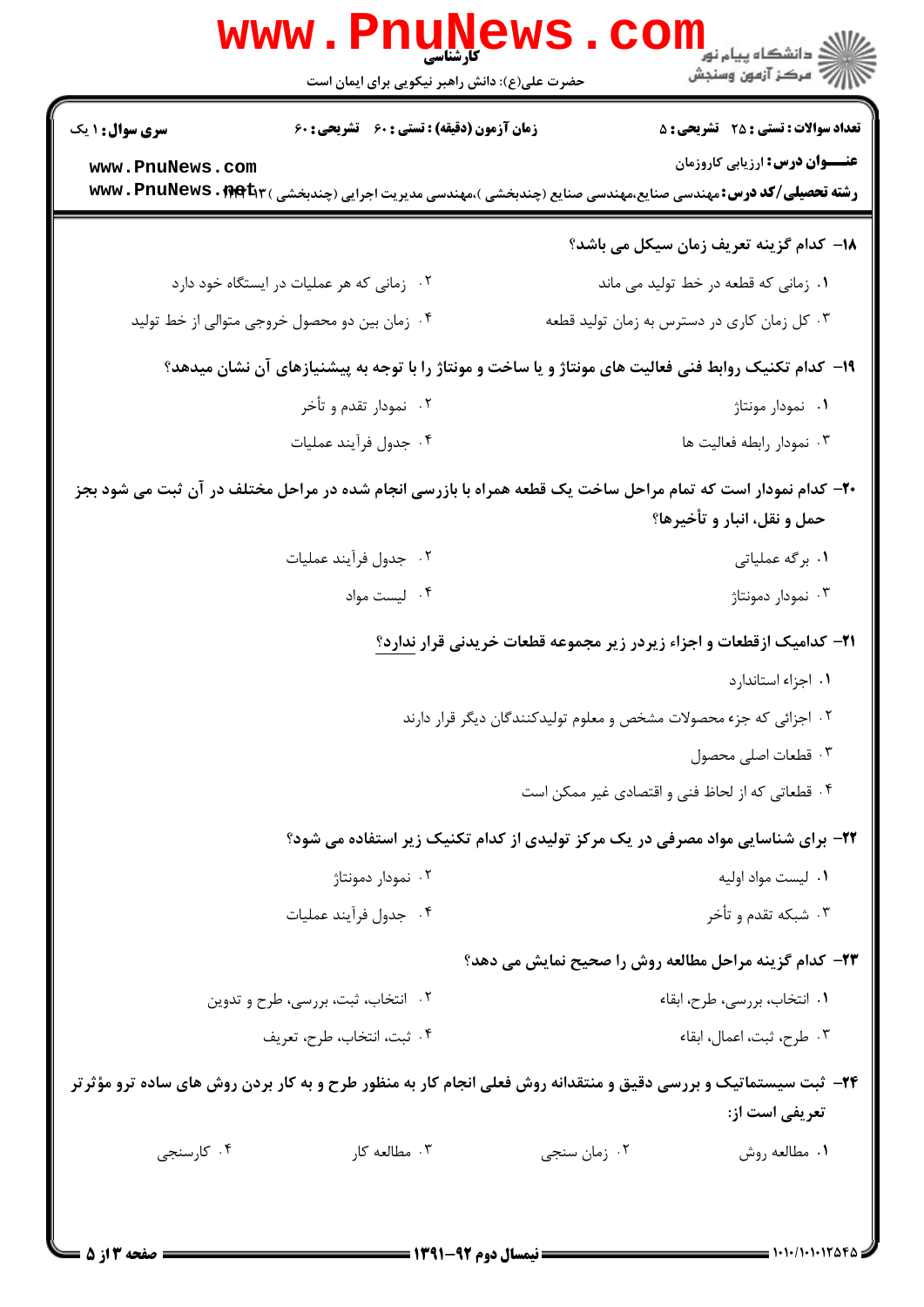$G(0.3)$ 

 $E(0.7)$ 

 $|F(1)|$ 

 $\Delta$ 

 $D(0.5)$ 

 $E(1)$ 

**825/10/1012 ــــــــــــــــــــــــــــــــ الله نوم 22-1311 ـــــــــــــــــــــــــــــ صفحه 4 از 5 =** 

## **۳-** اگر نیاز سالانه محصولی ۵۰۰۰۰ عدد باشد و هر سال ۲۵۰ روز باشد و هر روز کاری ۸ ساعت با یک استراحت ۲۰ ٪ مسعولی دقیقه ای در نظر گرفته شود و همچنین نمودار تقدم و تأخر محصول به شکل زیر باشد، مطلوب است محاسبه تعداد ایستگاه های کاری، راندمان هر ایستگاه و راندمان کل خط تولید.  $C(0.7)$

 $A(1)$ 

 $\mathbf{Y}$ 

 $B(1.1)$ 

|             | و E را دو برابر بقیه بخش ها در نظر بگیرید. $\mathsf{C},\mathsf{D}$ |              |              |               |              |             |               |             |
|-------------|--------------------------------------------------------------------|--------------|--------------|---------------|--------------|-------------|---------------|-------------|
| شماره قطعه  |                                                                    |              |              |               | ۵            |             |               |             |
| ترتیب و     | ABFEG                                                              | <b>ADEFG</b> | <b>ACFEG</b> | <b>ABDEFG</b> | <b>AFBEG</b> | <b>AEFG</b> | <b>ADBEFG</b> | <b>ACEG</b> |
| توالي ساخت  |                                                                    |              |              |               |              |             |               |             |
| تعداد دفعات | ٣.                                                                 |              | ٢٠           | ۶٠            |              | ٢.          | ۴٠            |             |
| حما ،       |                                                                    |              |              |               |              |             |               |             |

ا– اگر زمان اولین مونتاژ ۳ دقیقه و ضریب یادگیری ۸۰٪ باشد، زمان مونتاژ ۲۴ امین محصول و نیز ۹ امین محصول را محاسبه نمایید. همچنین کل مدت زمانیکه طول میکشد تا ۱۰۰ محصول اول مونتاژ شود را بدست آورید.

۲- طرح استقرار قسمت های مختلف یک کارخانه با ۷ بخش را به روش مارپیچی ترسیم نمائید. مساحت قسمت A، سیمید i،۰۰ نمر

۱،۰۰ نمره

۲۵– کدام گزینه با اهداف مطالعه کار مغایر است؟

ر**شته تحصیلی/کد درس:**مهندسی صنایع،مهندسی صنایع (چندبخشی )،مهندسی مدیریت اجرایی (چندبخشی ) **www . PnuNews . met** 

۱. مؤثر ترين استفاده از تجهيزات و مواد اوليه

۰۲ مؤثرترين استفاده از نيروى انسانى

۰۳ عملکرد مطلوب مجموعه تجهیزات، مواد اولیه و نیروی انسانی

۰۴ كاهش ضايعات خط توليد

## سوالات تشريحي

## كارشناسي **[www.PnuNews.com](http://pnunews.com)**

حضرت علی(ع): دانش راهبر نیکویی برای ایمان است

**[www.PnuNews.com](http://pnunews.com)**

نعداد سوالات : تستي : 25 تشريحي : 58 زمان آزمون (دقيقه) : تستي : 60 تشريحي : 60 ت

**عنـــوان درس:** ارزيابي كاروزمان